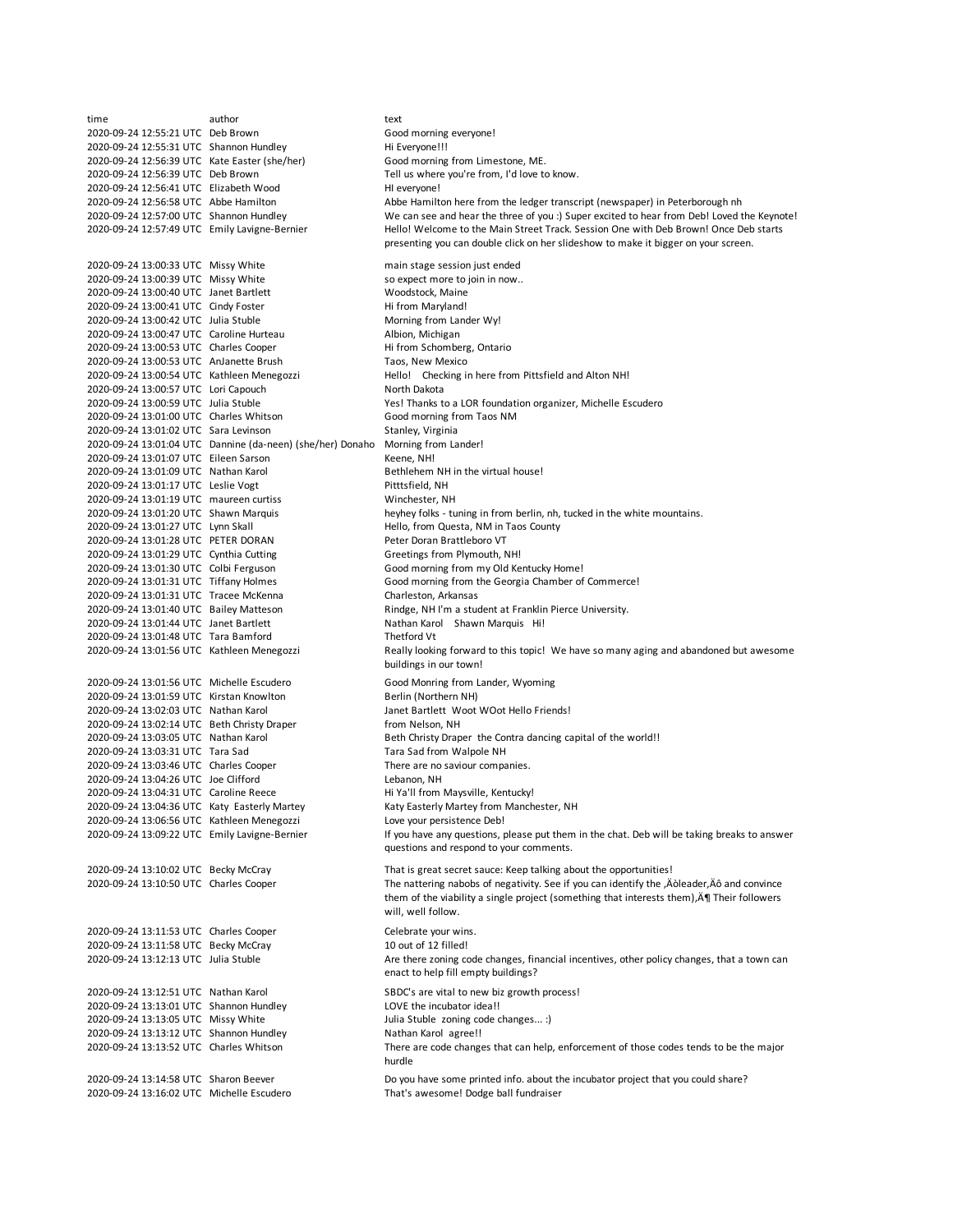| 2020-09-24 13:16:09 UTC Becky McCray          | Sharon Beever Deb's incubator project was informal. They just made it up! Free or<br>reduced rent, help from the local resources like the chamber and SBDC.                                                                                                                                      |
|-----------------------------------------------|--------------------------------------------------------------------------------------------------------------------------------------------------------------------------------------------------------------------------------------------------------------------------------------------------|
| 2020-09-24 13:17:13 UTC Missy White           | Julia Stuble parking changes are one way to make MS more appealing. That's why part of<br>MS looks like a parking lot with buildings in the distance, and original section is "walkable"                                                                                                         |
| 2020-09-24 13:17:48 UTC Shannon Hundley       | Love Vineland NJ! We have family there!                                                                                                                                                                                                                                                          |
| 2020-09-24 13:18:03 UTC Kirstan Knowlton      | I love these ideas, and I'm curious how they handled buildings that really needed a lot of<br>love before someone could use them.                                                                                                                                                                |
| 2020-09-24 13:18:27 UTC Sharon Beever         | How long was the free or reduced rent period? One year or longer?                                                                                                                                                                                                                                |
| 2020-09-24 13:18:39 UTC Michelle Escudero     | 3 month                                                                                                                                                                                                                                                                                          |
| 2020-09-24 13:18:40 UTC Tracee McKenna        | Has anyone taken their vacant buildings tour virtual due to the pandemic?                                                                                                                                                                                                                        |
| 2020-09-24 13:19:02 UTC Julia Stuble          | And did Chamber (other?) subsidize that reduced rent?                                                                                                                                                                                                                                            |
| 2020-09-24 13:19:27 UTC Julia Stuble          | (Also thanks @MissyWhite re: parking/walkability. Charles Whitson, what other zoning<br>changes do you recommend?)                                                                                                                                                                               |
| 2020-09-24 13:19:27 UTC Sharon Beever         | Thank you Michelle                                                                                                                                                                                                                                                                               |
| 2020-09-24 13:19:28 UTC Nathan Karol          | Kirstan Knowlton - looking at Franklin NH and some key players there - and their<br>resources/methods is a good start. avail funding etc. happy to connect/share info                                                                                                                            |
| 2020-09-24 13:20:31 UTC Charles Whitson       | Yes, the absentee owner who has ridiculously high rents                                                                                                                                                                                                                                          |
| 2020-09-24 13:21:12 UTC Kirstan Knowlton      | Nathan Karol Thank you that would be great. It's not my wheelhouse, but I am curious<br>about learning more so I can be a positive voice in the conversation. Berlin has so many<br>empty store fronts, but many of them are on the verge of being torn down.                                    |
| 2020-09-24 13:22:05 UTC Becky McCray          | What a smart move to deal with the ridiculous rents: I love offering to fill the building, if<br>they'll let you set the rent.                                                                                                                                                                   |
| 2020-09-24 13:22:47 UTC Missy White           | Deb Brown any suggestions on how to make local regulations more restrictive than State<br>level? That's a challenge for us in WY. Very low interest/ability to have local restrictions<br>more restrictive                                                                                       |
| 2020-09-24 13:23:32 UTC Becky McCray          | Julia Stuble I'm pretty sure that the reduced rent in Deb's incubator was not subsidized.<br>The building owners did get to ask for utilities.                                                                                                                                                   |
| 2020-09-24 13:23:42 UTC Caroline Reece        | What was that town who had the fire inspections twice a year?                                                                                                                                                                                                                                    |
| 2020-09-24 13:24:02 UTC Abbe Hamilton         | Is there any long term downside to community owned buildings (like in the incubator<br>model)? Such as the disincentive of not having building equity?                                                                                                                                           |
| 2020-09-24 13:24:09 UTC Caroline Reece        | thanks1                                                                                                                                                                                                                                                                                          |
| 2020-09-24 13:24:29 UTC Becky McCray          | Sharon Beever I think the free rent was one year?                                                                                                                                                                                                                                                |
| 2020-09-24 13:24:35 UTC Shawn Marquis         | i have thought about placing colored, cheery lighting inside of our many vacant buildings,<br>so that windowfronts are illuminated and not sad. perhaps bringing attention to what's<br>possible for the location rather than just driving by the gloom. has anyone heard of this<br>being done? |
| 2020-09-24 13:24:36 UTC Lynn Skall            | What other businesses benefitted from the incubator project?                                                                                                                                                                                                                                     |
| 2020-09-24 13:24:46 UTC Nathan Karol          | Scenario - I'm a fledgling entrepreneur with a dream to invest in properties to build                                                                                                                                                                                                            |
|                                               | community - Not much more than a few cents to throw in the ring - Am I best to start a NP<br>to house, then apply for grants, or find private investors? or both?                                                                                                                                |
| 2020-09-24 13:25:19 UTC Susan Odum            | I really like the fire department inspection idea - given that a fire in a vacant building could<br>take out the whole downtown.                                                                                                                                                                 |
| 2020-09-24 13:25:24 UTC Abbe Hamilton         | what is the best way/message to engage non responsive landowners?                                                                                                                                                                                                                                |
| 2020-09-24 13:26:18 UTC Nathan Karol          | A great reminder to gather the crowd - thanks Deb                                                                                                                                                                                                                                                |
| 2020-09-24 13:26:39 UTC Charles Whitson       | Julia Stuble we are working on an ordinance with our town around vacant buildings,                                                                                                                                                                                                               |
|                                               | owners will not have to pay a fine if they agree to participate in a similar program Deb is<br>discussing                                                                                                                                                                                        |
| 2020-09-24 13:26:39 UTC Lynn Skall            | Do you have any success stories about shared work spaces using a previously vacant bldg?                                                                                                                                                                                                         |
| 2020-09-24 13:27:42 UTC Julia Stuble          | Thanks Charles!                                                                                                                                                                                                                                                                                  |
| 2020-09-24 13:27:46 UTC Kathleen Menegozzi    | Nathan Karol I'm also looking and learning from Franklin based on a makerspace they<br>created there but has since closed.                                                                                                                                                                       |
| 2020-09-24 13:28:01 UTC Shannon Hundley       | deb@saveyour.town                                                                                                                                                                                                                                                                                |
| 2020-09-24 13:28:02 UTC Sharon Beever         | Here in Cornish, Maine, we have C.A.B. (Cornish Association of Business) and they actually<br>work together to encourage new business. They also promote the area with events like The<br>Apple Festival and the Strawberry Festival, which both draw huge crowds                                |
| 2020-09-24 13:28:28 UTC Beth Christy Draper   | Deb you're awesome!                                                                                                                                                                                                                                                                              |
| 2020-09-24 13:28:47 UTC Emily Lavigne-Bernier | Beth Christy Draper Agree!                                                                                                                                                                                                                                                                       |
| 2020-09-24 13:28:54 UTC Nathan Karol          | @kathleen - yea too bad it did - but the busn model didn't work and the focus seems to be<br>on building out coop space to sell. Talked w the owner of those bldgs. Keep in touch. will<br>send msg.                                                                                             |
| 2020-09-24 13:29:11 UTC Nathan Karol          | sorry - condo not coop                                                                                                                                                                                                                                                                           |
| 2020-09-24 13:29:37 UTC Kathleen Menegozzi    | Sounds great Nathan Karol . Looking forward to connecting!                                                                                                                                                                                                                                       |
| 2020-09-24 13:29:45 UTC Julia Stuble          | Green River, WY divided an abandoned middle school into small office spaces--works<br>great! And keeps historic building from being torn down.                                                                                                                                                   |
| 2020-09-24 13:31:20 UTC Emily Lavigne-Bernier | Georgia Mills Are you in this session? Are you hoping to come onto the main screen?                                                                                                                                                                                                              |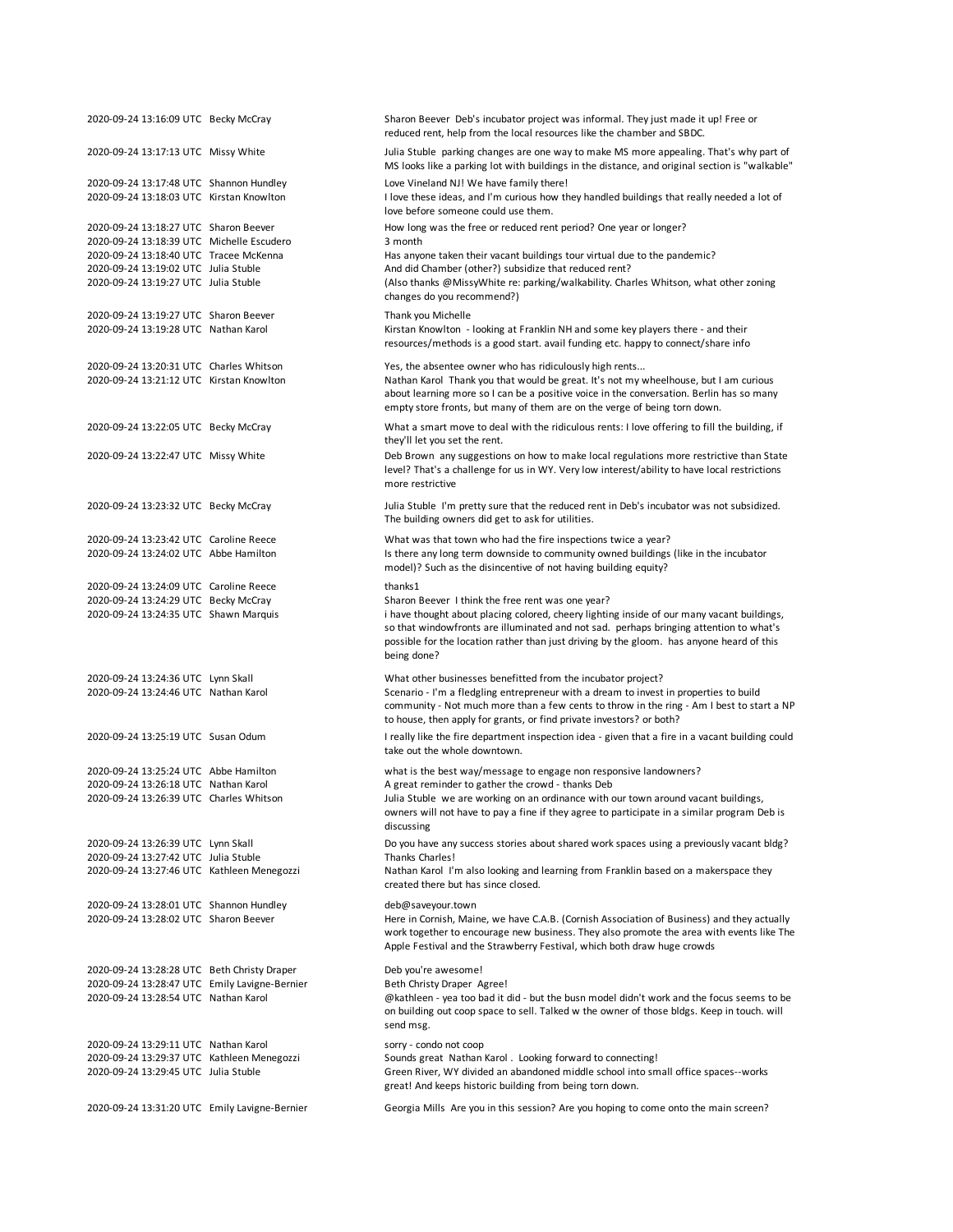| 2020-09-24 13:31:29 UTC Sharon Beever                                                       |                                                            | What is so frustrating about attending this conference now is the pandemic - people aren't<br>interested in buying buildings/opening businesses now. But, hopefully we can use these<br>great ideas after the pandemic has passed.                                            |
|---------------------------------------------------------------------------------------------|------------------------------------------------------------|-------------------------------------------------------------------------------------------------------------------------------------------------------------------------------------------------------------------------------------------------------------------------------|
| 2020-09-24 13:31:57 UTC Kathleen Menegozzi<br>2020-09-24 13:32:23 UTC Kate Easter (she/her) |                                                            | Great repurposing of the space Julia Stuble !<br>Winthrop, ME did something similar. My aunt sells her aprons, quilts, and other fabric art<br>at Freckle Salvage Co. Better than having to find her own space or going solely online.                                        |
| 2020-09-24 13:32:27 UTC Becky McCray                                                        |                                                            | Even during the pandemic, these window ideas ROCK                                                                                                                                                                                                                             |
| 2020-09-24 13:32:57 UTC Kate Easter (she/her)                                               |                                                            | LOVE this window idea.                                                                                                                                                                                                                                                        |
| 2020-09-24 13:33:01 UTC Sharon Beever                                                       |                                                            | Becky - I agree!                                                                                                                                                                                                                                                              |
| 2020-09-24 13:33:48 UTC Becky McCray                                                        |                                                            | Those flowers help dress it up as well                                                                                                                                                                                                                                        |
| 2020-09-24 13:33:49 UTC Sharon Beever                                                       |                                                            | Love this scene!                                                                                                                                                                                                                                                              |
| 2020-09-24 13:33:59 UTC Shawn Marquis<br>2020-09-24 13:34:41 UTC Caroline Hurteau           |                                                            | awesome window ideas!<br>I host a holiday pop-up shop between thanksgiving and christmas in downtown Albion.<br>Gives local makers an opportunity to sell in a space during the holiday season                                                                                |
| 2020-09-24 13:34:48 UTC Michelle Escudero                                                   |                                                            | Taos have artist filling vacant windows: Windows on the Future                                                                                                                                                                                                                |
| 2020-09-24 13:34:51 UTC Missy White                                                         |                                                            | We have a few different locations where people share MS space (Lander, WY)                                                                                                                                                                                                    |
| 2020-09-24 13:34:57 UTC Cynthia Cutting                                                     |                                                            | Partnering with local artists during the pandemic would be so great                                                                                                                                                                                                           |
| 2020-09-24 13:35:05 UTC Shannon Hundley                                                     |                                                            | We have hosted pop-ups in our candy store as well! We generally try for at least 3 month<br>increments                                                                                                                                                                        |
| 2020-09-24 13:35:08 UTC Caroline Hurteau                                                    |                                                            | The pop-up is in a vacant building                                                                                                                                                                                                                                            |
|                                                                                             |                                                            | 2020-09-24 13:35:13 UTC Dannine (da-neen) (she/her) Donaho We rented a large warehouse type space, then divided it into artist spacescreating a sort<br>of arts incubator                                                                                                     |
| 2020-09-24 13:35:24 UTC Kathleen Menegozzi                                                  |                                                            | We're considering partnering with a national labor organization (RAISE) to convert our<br>store into a food pantry on the days we are currently closed.                                                                                                                       |
| 2020-09-24 13:35:53 UTC Lori Hunter                                                         |                                                            | renting for community spaceevents, parties, weddings etc                                                                                                                                                                                                                      |
| 2020-09-24 13:36:05 UTC Kathleen Menegozzi                                                  |                                                            | Exactly!                                                                                                                                                                                                                                                                      |
| 2020-09-24 13:36:15 UTC Kathleen Menegozzi                                                  |                                                            | We receive a grant to get all costs covered for the food pantry                                                                                                                                                                                                               |
| 2020-09-24 13:36:21 UTC Michelle Escudero                                                   |                                                            | Dannine Donaho with a retail front space: Alchemy                                                                                                                                                                                                                             |
| 2020-09-24 13:36:22 UTC Janet Bartlett                                                      |                                                            | There is a great shared space, business model in Bethel Maine. An old barn, The Philbrook<br>Pace.                                                                                                                                                                            |
| 2020-09-24 13:36:30 UTC Becky McCray                                                        |                                                            | So smart to get multiple uses out of one space.                                                                                                                                                                                                                               |
| 2020-09-24 13:36:58 UTC Janet Bartlett                                                      |                                                            | The Philbrook Place not Pace ;-)                                                                                                                                                                                                                                              |
| 2020-09-24 13:37:01 UTC Beth Christy Draper                                                 |                                                            | Can you say more about "Alchemy"?                                                                                                                                                                                                                                             |
| 2020-09-24 13:38:23 UTC Lori Hunter                                                         |                                                            | Alchemy is an artists' co-op. 16 artists share the space and run a retial store, each paying a<br>share of the rent. In Lander.                                                                                                                                               |
| 2020-09-24 13:38:30 UTC Beth Christy Draper                                                 |                                                            | Cool!                                                                                                                                                                                                                                                                         |
| 2020-09-24 13:39:30 UTC Beth Christy Draper                                                 |                                                            | Lori Hunter thanks!                                                                                                                                                                                                                                                           |
|                                                                                             | 2020-09-24 13:39:56 UTC Dannine (da-neen) (she/her) Donaho | Alchemy was founded by a small group of artists in Lander, Wyoming to share work time<br>and space to sell art. It's coming on 4 or 5 years now! It is in the same building as Studio<br>320-- the artist incubator space I mentioned earlier Lori Hunter Beth Christy Draper |
| 2020-09-24 13:40:40 UTC Lisa Sieverts                                                       |                                                            | our murals are a bit like the skillet, in being selfie-worthy and bringing people to town                                                                                                                                                                                     |
|                                                                                             |                                                            | where they then get hungry                                                                                                                                                                                                                                                    |
| 2020-09-24 13:41:31 UTC Beth Christy Draper                                                 |                                                            | Lisa Sieverts I agree                                                                                                                                                                                                                                                         |
| 2020-09-24 13:41:46 UTC Beth Christy Draper                                                 |                                                            | Love this!                                                                                                                                                                                                                                                                    |
| 2020-09-24 13:42:11 UTC Emily Lavigne-Bernier                                               |                                                            | Yes!! Lisa Sieverts We love our murals in Keene! Walldogs murals and beyond.<br>https://www.walldogsinkeene.com/about/                                                                                                                                                        |
| 2020-09-24 13:42:19 UTC Kathleen Menegozzi<br>2020-09-24 13:42:29 UTC Beth Christy Draper   |                                                            | THAT IS SPECTACULAR                                                                                                                                                                                                                                                           |
| 2020-09-24 13:43:33 UTC Beth Christy Draper                                                 |                                                            | So creative!<br>Pollinator food!                                                                                                                                                                                                                                              |
| 2020-09-24 13:43:58 UTC Radically Rural                                                     |                                                            | If you are not presenting as a speaker, Please do not press Share Audio/Video Button. Sit                                                                                                                                                                                     |
|                                                                                             |                                                            | back and enjoy the presentation. Have a question - put it in Chat!                                                                                                                                                                                                            |
| 2020-09-24 13:44:43 UTC Susan Odum                                                          |                                                            | Where is the Tiny Market Village - I missed the location?                                                                                                                                                                                                                     |
| 2020-09-24 13:45:10 UTC Becky McCray                                                        |                                                            | The Market Village is in Tionesta, PA                                                                                                                                                                                                                                         |
| 2020-09-24 13:45:20 UTC Susan Odum                                                          |                                                            | Thanks Becky!                                                                                                                                                                                                                                                                 |
| 2020-09-24 13:47:04 UTC Shawn Marquis                                                       |                                                            | the great thing is that there's absolutely nothing happening w empty buildings here in<br>berlin, nh, so there's lots of room to exercise ideas                                                                                                                               |
| 2020-09-24 13:47:08 UTC Michelle Escudero                                                   |                                                            | Renegade Spark an art project is putting up 'photo booths" in a city park on Main Street                                                                                                                                                                                      |
| 2020-09-24 13:47:22 UTC Beth Christy Draper                                                 |                                                            | Since I would love to see Keene as a walking village, can you share any stories of towns<br>that have transitioned from cars to walking?                                                                                                                                      |
| 2020-09-24 13:47:40 UTC Lisa Sieverts                                                       |                                                            | BERlin is the pronounciation LOL                                                                                                                                                                                                                                              |
| 2020-09-24 13:47:43 UTC Gaea McGahee                                                        |                                                            | Questa Farmers Market is happening in what was an empty lot                                                                                                                                                                                                                   |
|                                                                                             |                                                            | https://questafarmersmarket.org/blog/                                                                                                                                                                                                                                         |
| 2020-09-24 13:48:10 UTC Beth Christy Draper                                                 |                                                            | Thank you                                                                                                                                                                                                                                                                     |
| 2020-09-24 13:48:29 UTC Lynn Skall                                                          |                                                            | Also In Questa NM we turned an empty corner downtown into a local veteran memorial                                                                                                                                                                                            |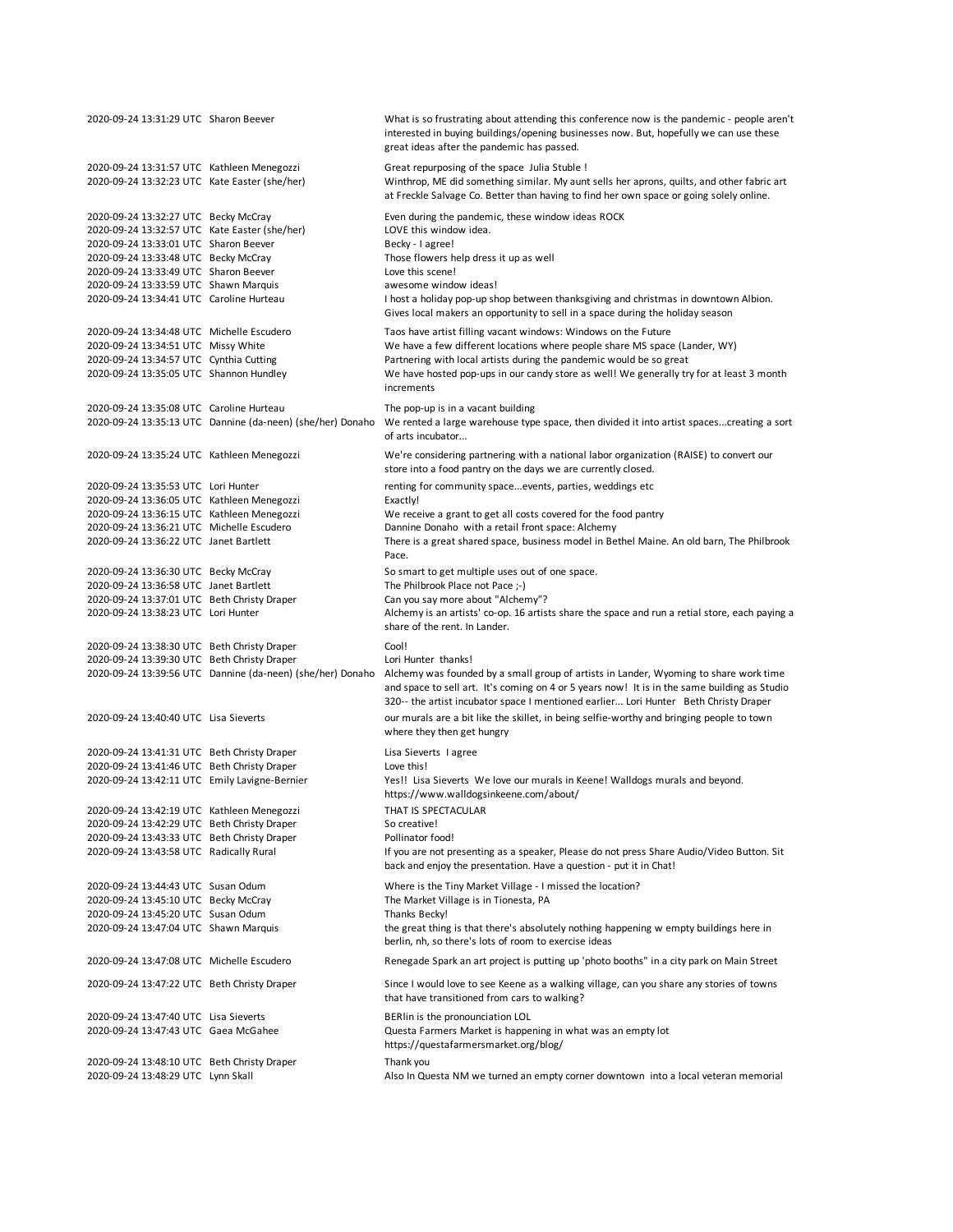| 2020-09-24 13:48:30 UTC Gaea McGahee                                              | going on four years of caring for this space and we have gardens (including a truckbed<br>garden)                                                                                                                                                                                                                 |
|-----------------------------------------------------------------------------------|-------------------------------------------------------------------------------------------------------------------------------------------------------------------------------------------------------------------------------------------------------------------------------------------------------------------|
| 2020-09-24 13:49:35 UTC Kirstan Knowlton                                          | I love all this creative thinking. I know we have such a negative narrative about our<br>downtown in Berlin, but this shift in perspective and what could be possible is great.                                                                                                                                   |
| 2020-09-24 13:49:39 UTC Sharon Beever                                             | What great ideas!                                                                                                                                                                                                                                                                                                 |
| 2020-09-24 13:50:38 UTC Beth Christy Draper                                       | We have a selectman who is strongly anti-common space use without insurance. This is<br>an obstacle for how the majority of residents feel. But the insurance issue is prohibitive to<br>farmers (farmers markets) artist and musicians. Any ideas on solutions?                                                  |
| 2020-09-24 13:50:46 UTC Michelle Escudero<br>2020-09-24 13:51:19 UTC Lori Hunter  | Dannine Donaho murals we need to get this going<br>sidewalk games painted on sidewalks in Lander, WY. Hopscotch, mirror me, the sidewalk is<br>lava.                                                                                                                                                              |
| 2020-09-24 13:52:10 UTC Nathan Karol                                              | Beth Christy Draper have them team up with a non profit/chamber to be additional<br>insured on their policy, and create a partnership/collaboration. - only about \$50-100 extra<br>on the policy.                                                                                                                |
| 2020-09-24 13:52:16 UTC Shannon Hundley                                           | Beth Christy Draper can you create a sort of "group" that could house the insurance? For<br>example a downtown group could be the host for the insurance. OR we have a local agency<br>that was willing to offer cooperative insurance so it would be low cost for a store like The<br>Hannah Grimes Marketplace. |
| 2020-09-24 13:52:22 UTC Becky McCray<br>2020-09-24 13:52:45 UTC Missy White       | Beth Christy Draper I know Deb has thoughts on liability and insurance!<br>Beth Christy Draper vote that person out!! And barring that, see if there's a way to have<br>group of interested users get together and purchase joint insurance, with each group<br>paying a portion of premium                       |
| 2020-09-24 13:52:50 UTC Becky McCray                                              | You could do these banners on *any* chain link fence                                                                                                                                                                                                                                                              |
| 2020-09-24 13:53:07 UTC Lea Ann Seiler                                            | great idea Nathan Karol! Thanks!                                                                                                                                                                                                                                                                                  |
| 2020-09-24 13:53:16 UTC Julia Stuble                                              | Lori Hunter love the idea of interactive murals/sidewalk art for memory makingfor<br>tourists and locals alike! Also would love to see murals on back of Safeway (facing<br>elementary school playground) and Mr. D's (other grocery store).                                                                      |
| 2020-09-24 13:54:03 UTC Lisa Sieverts                                             | Missy White Beth Christy Draper This selectman has good qualities like a tremendous<br>devotion to fighting climate change by investing in solar and energy efficiency, so it's not<br>just about voting him out                                                                                                  |
| 2020-09-24 13:54:12 UTC Lori Hunter                                               | Sidewalk murals/games are happening now in Lander! Julia Stuble three installed, 3<br>more to come!                                                                                                                                                                                                               |
| 2020-09-24 13:54:17 UTC Emily Lavigne-Bernier                                     | A local pizza shop in Keene made angel wings look like cheese and pizza toppings with a<br>melty cheese halo. People love to take their pictures in front of it.<br>https://www.instagram.com/p/CD4ZOonFN0Z/?utm_source=ig_web_copy_link                                                                          |
| 2020-09-24 13:54:41 UTC Missy White                                               | kiva.org                                                                                                                                                                                                                                                                                                          |
| 2020-09-24 13:55:12 UTC Kathleen Menegozzi                                        | That is amazing Emily Lavigne-Bernier!                                                                                                                                                                                                                                                                            |
| 2020-09-24 13:55:23 UTC Lori Langlois                                             | Shawn Marquis love your glass half full look regarding our empty buildings. I have grand<br>visions to transform the old St. Joe's school into a community centeroutdoor climbing<br>wall on the back side, enclosed walking track on the roof, and then the typical stuff inside.                                |
| 2020-09-24 13:55:27 UTC Cynthia Cutting                                           | We do a "Walkabout Wednesday" that features local art in local shops, and a time (5-<br>7pm) for the community to walk around town-getting to know spaces and artists.                                                                                                                                            |
| 2020-09-24 13:55:29 UTC Abbe Hamilton                                             | pros and cons of using vacant lot rather than keeping it ready for new building                                                                                                                                                                                                                                   |
| 2020-09-24 13:55:32 UTC Beth Christy Draper                                       | @Missy Lisa Sieverts yes, it's not easy! But would like to figure it out                                                                                                                                                                                                                                          |
| 2020-09-24 13:55:38 UTC Becky McCray                                              | Liability and insurance, Deb                                                                                                                                                                                                                                                                                      |
| 2020-09-24 13:56:12 UTC Lisa Sieverts                                             | Yeah, but Gallery Walks are all on hold around here, COVID                                                                                                                                                                                                                                                        |
| 2020-09-24 13:56:31 UTC Becky McCray                                              | That Market Village in Tionesta, PA, used sheds so they could move them if the lot sold.                                                                                                                                                                                                                          |
| 2020-09-24 13:57:46 UTC Shannon Hundley                                           | Brattleboro VT is safely doing First Friday's again! They are about to launch a "Battleship"<br>game board "passport" for their downtown walk next month!                                                                                                                                                         |
| 2020-09-24 13:58:19 UTC Beth Christy Draper                                       | Love that creativity Shannon Hundley !                                                                                                                                                                                                                                                                            |
| 2020-09-24 13:58:40 UTC Cynthia Cutting                                           | Shannon, I'd Ike to hear more about that battleship strategy!                                                                                                                                                                                                                                                     |
| 2020-09-24 13:58:42 UTC Kate Easter (she/her)                                     | Lisa Sieverts -- would it be a possibility to make a gallery walk "special" by requiring<br>reservations for gallery entries (like they do at large museums in the cities)?                                                                                                                                       |
| 2020-09-24 13:59:42 UTC Kate Easter (she/her)                                     | Shannon Hundley -- yes, more info would be lovely. Thank you for sharing this idea.                                                                                                                                                                                                                               |
| 2020-09-24 14:00:13 UTC Beth Christy Draper                                       | Do you have/use an environmentally responsible (sourced) shirt company?                                                                                                                                                                                                                                           |
| 2020-09-24 14:00:13 UTC Lisa Sieverts<br>2020-09-24 14:00:32 UTC Kirstan Knowlton | Bar stool races, LOL!<br>Shawn Marquis the art sled race with Nansen!                                                                                                                                                                                                                                             |
| 2020-09-24 14:00:50 UTC Lisa Sieverts                                             | "We said yes to every idea" Love this                                                                                                                                                                                                                                                                             |
| 2020-09-24 14:00:57 UTC Shannon Hundley                                           | I would be happy to send the instructions we received for our store. You can email me at<br>lifeissweetcandystore@gmail.com and I can share :)                                                                                                                                                                    |
| 2020-09-24 14:01:07 UTC Kate Easter (she/her)                                     | "Yes, just make it work." This is such a good thing.                                                                                                                                                                                                                                                              |
| 2020-09-24 14:01:45 UTC Kirstan Knowlton                                          | Cow Patty Bingo!                                                                                                                                                                                                                                                                                                  |
| 2020-09-24 14:03:04 UTC Caroline Reece                                            | Did you give the events specific times so everything wasn't happening at once?                                                                                                                                                                                                                                    |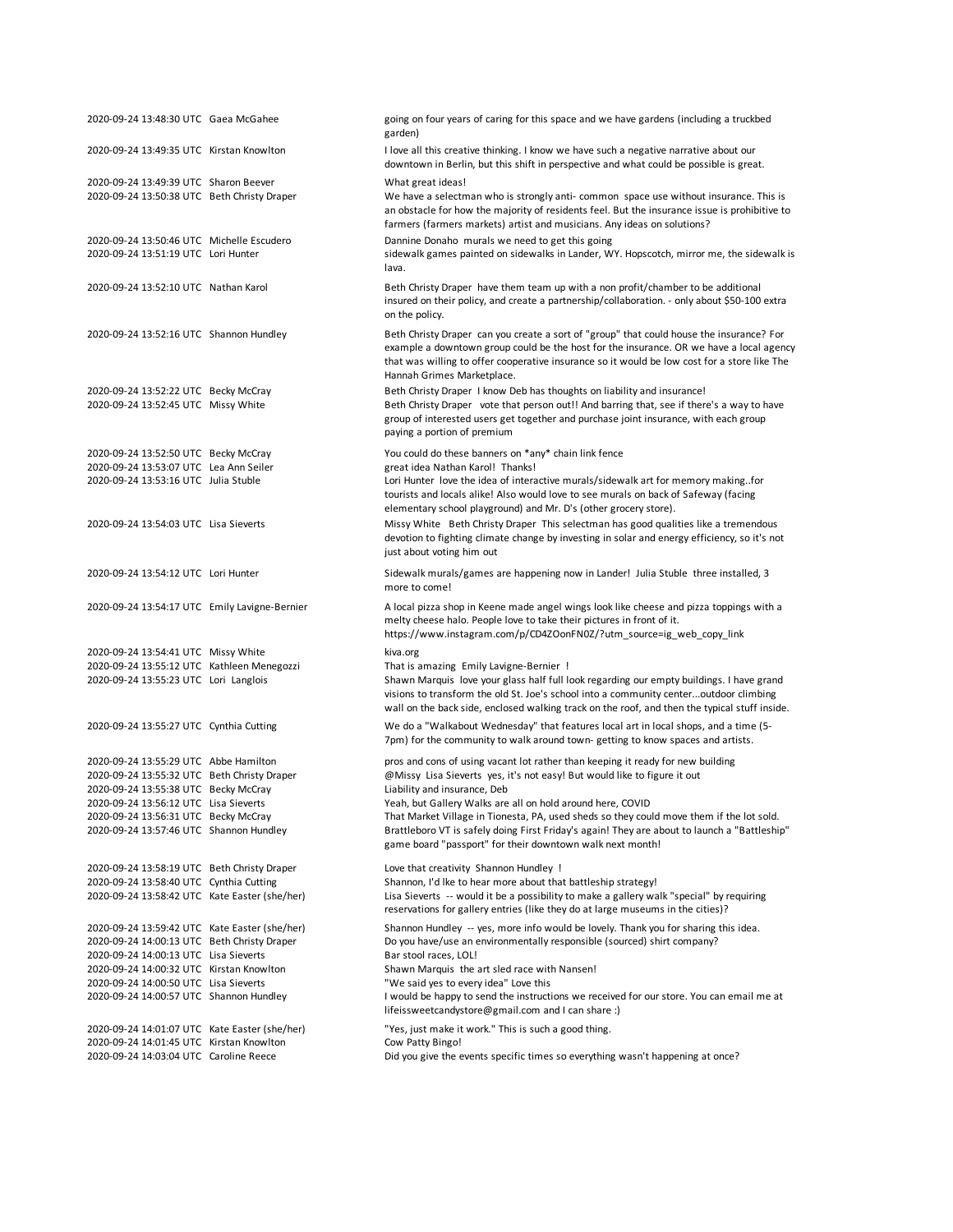| 2020-09-24 14:03:32 UTC Sharon Beever         | River Duck races - people buy little plastic ducks that have numbers on them. /they are all<br>released in the river with volunteers at the beginning and end of the race. Nets across<br>catch the ducks. The first duck to reach the end wins! People love it. Our Historical<br>Association runs it. A local guy whom everyone loves announces the race as if it were a<br>horse race. They sell duck whistles, etc. It is such fun! |
|-----------------------------------------------|-----------------------------------------------------------------------------------------------------------------------------------------------------------------------------------------------------------------------------------------------------------------------------------------------------------------------------------------------------------------------------------------------------------------------------------------|
| 2020-09-24 14:03:33 UTC Kathleen Menegozzi    | Such great ideas for events!                                                                                                                                                                                                                                                                                                                                                                                                            |
| 2020-09-24 14:04:27 UTC Kirstan Knowlton      | Sharon Beever We do that here too. It's so popular and people love it!                                                                                                                                                                                                                                                                                                                                                                  |
| 2020-09-24 14:04:28 UTC Lori Hunter           | Love Duck Derbys! fun for families!                                                                                                                                                                                                                                                                                                                                                                                                     |
| 2020-09-24 14:06:14 UTC Beth Christy Draper   | The Duck derby sounds awesome! Not to be a Debbie Downer, but I am also deeply                                                                                                                                                                                                                                                                                                                                                          |
|                                               | concerned for the environment, and worry about plastic. I think a lot about making "stuff"<br>that ends up not being healthy for us and our kids in the long run                                                                                                                                                                                                                                                                        |
| 2020-09-24 14:06:57 UTC Bailey Matteson       | My chamber back in Ludlow Vermont a did a scavenger hunt with a variety of different                                                                                                                                                                                                                                                                                                                                                    |
|                                               | business involving neighboring towns (finding a specific piece in the business, one was a<br>small teddy bear on a rafter of of the building. ) If you completed it bring back the papers<br>your name was put into a raffle for a box full small items from each business that was in<br>the scavenger hunt.                                                                                                                           |
| 2020-09-24 14:07:02 UTC Kathleen Menegozzi    | We gave away free lunches for students k-12 while the school was getting their mobile<br>lunch program up and running after the closing of schools.                                                                                                                                                                                                                                                                                     |
| 2020-09-24 14:07:22 UTC Sharon Beever         | Duucks are re-used each year!                                                                                                                                                                                                                                                                                                                                                                                                           |
| 2020-09-24 14:07:24 UTC Kathleen Menegozzi    | Currently, we're hosting a voter information initiative 3 days per week.                                                                                                                                                                                                                                                                                                                                                                |
| 2020-09-24 14:08:22 UTC Kathleen Menegozzi    | We've also hosted a social distanced community easter egg hunt where our team painted                                                                                                                                                                                                                                                                                                                                                   |
|                                               | 30 paper eggs that we hidden all around town. We gave the winners gift cards.                                                                                                                                                                                                                                                                                                                                                           |
| 2020-09-24 14:08:24 UTC Caroline Hurteau      | Just last weekend in Albion (what would have been our large annual fall festival -                                                                                                                                                                                                                                                                                                                                                      |
|                                               | cancelled due to COVID), our local theater hosted an "Art Hop and Shop" A few local artists                                                                                                                                                                                                                                                                                                                                             |
|                                               | featured, a small beer tent and some live music. Our local children's museum also hosted                                                                                                                                                                                                                                                                                                                                                |
|                                               | a sidewalk chalk event. The chalk became part of the Arts event. VERY low cost, very safe<br>and SOMETHING to do during these challenging times                                                                                                                                                                                                                                                                                         |
| 2020-09-24 14:09:07 UTC Missy White           | I organized "Taste of the Trails" this summer to get people out to explore our trail system                                                                                                                                                                                                                                                                                                                                             |
|                                               | (Nordic, but it was summer so people could walk-- invited nonskiers to learn about trails).                                                                                                                                                                                                                                                                                                                                             |
|                                               | Folks loved it and want to have a winter, ski based one                                                                                                                                                                                                                                                                                                                                                                                 |
| 2020-09-24 14:09:32 UTC Kathleen Menegozzi    | We've also hosted a workers rights event where we invited attorneys and non profits to                                                                                                                                                                                                                                                                                                                                                  |
|                                               | educate our team and community about their rights in the workplace.                                                                                                                                                                                                                                                                                                                                                                     |
| 2020-09-24 14:09:42 UTC Beth Christy Draper   | Hi Deb, I think you misunderstood my concern. My perspective is not popular. When we buy                                                                                                                                                                                                                                                                                                                                                |
|                                               | and make more "stuff" eventually it ends up in landfills, the microplastics end up in our                                                                                                                                                                                                                                                                                                                                               |
|                                               | water, earth, air and bodies.                                                                                                                                                                                                                                                                                                                                                                                                           |
| 2020-09-24 14:09:46 UTC Kathleen Menegozzi    | Love this idea Missy White !                                                                                                                                                                                                                                                                                                                                                                                                            |
| 2020-09-24 14:09:54 UTC Beth Christy Draper   | Thank you for the info on the shirts                                                                                                                                                                                                                                                                                                                                                                                                    |
| 2020-09-24 14:10:52 UTC Becky McCray          | Beth Christy Draper what if you made ducks from scrap wood? Or recycled paper? And get                                                                                                                                                                                                                                                                                                                                                  |
|                                               | everyone in town involved in making and decorating them                                                                                                                                                                                                                                                                                                                                                                                 |
| 2020-09-24 14:11:04 UTC Shannon Hundley       | LOVE the Easter Egg hunt! Thinking up our idea for Halloween this year                                                                                                                                                                                                                                                                                                                                                                  |
| 2020-09-24 14:11:15 UTC Lori Hunter           | Lander, WY has a wild game cook off event where teams compete with wild game.                                                                                                                                                                                                                                                                                                                                                           |
|                                               | Patrons pay an entry fee and eat all they want.                                                                                                                                                                                                                                                                                                                                                                                         |
| 2020-09-24 14:11:28 UTC Beth Christy Draper   | Becky McCray yes yes yes! Thank you!                                                                                                                                                                                                                                                                                                                                                                                                    |
| 2020-09-24 14:11:57 UTC Kate Easter (she/her) | My local Library just sold masks & beanie hats, ordered from a local printer (one of the few                                                                                                                                                                                                                                                                                                                                            |
|                                               | businesses in town), for a fundraising walkathon in blaze orange because we are deep in                                                                                                                                                                                                                                                                                                                                                 |
|                                               | hunting season here in northern Maine.                                                                                                                                                                                                                                                                                                                                                                                                  |
| 2020-09-24 14:12:11 UTC Charles Cooper        | and there's probably lots of people in town with basement workshops would love to be                                                                                                                                                                                                                                                                                                                                                    |
|                                               | involved in making those ducks Just get them a pattern so that they're fairly consistent.                                                                                                                                                                                                                                                                                                                                               |
|                                               | Right there you've got a bunch of people who are involved in promoting the event for you.                                                                                                                                                                                                                                                                                                                                               |
|                                               |                                                                                                                                                                                                                                                                                                                                                                                                                                         |
| 2020-09-24 14:12:13 UTC Nathan Karol          | Shannon Hundley - saw something on social for passing out candy - long pieces of PVC<br>pipe - slide the candy down to the treaters                                                                                                                                                                                                                                                                                                     |
| 2020-09-24 14:12:41 UTC Sharon Beever         | We have a "Polar Express" Holiday scavenger hunt for children. Families go round town to                                                                                                                                                                                                                                                                                                                                                |
|                                               | participating businesses, the library, a church, etc. and get their ticket punched. At each                                                                                                                                                                                                                                                                                                                                             |
|                                               | place the children receive a small gift - an ornament, candy cane, toy, etc. At the end they                                                                                                                                                                                                                                                                                                                                            |
|                                               | take their punched tickets to the library to hear a reading of The Polar Express and receive                                                                                                                                                                                                                                                                                                                                            |
|                                               | a silver jingle bell.                                                                                                                                                                                                                                                                                                                                                                                                                   |
|                                               |                                                                                                                                                                                                                                                                                                                                                                                                                                         |
| 2020-09-24 14:12:59 UTC Beth Christy Draper   | great idea!                                                                                                                                                                                                                                                                                                                                                                                                                             |
| 2020-09-24 14:13:06 UTC Shannon Hundley       | Nathan Karol YES! I loved it!!!! I'm trying to think of a safe trick or treating for downtown                                                                                                                                                                                                                                                                                                                                           |
|                                               | possibly?                                                                                                                                                                                                                                                                                                                                                                                                                               |
| 2020-09-24 14:13:19 UTC Sharon Beever         | The plastic ducks float well and as I said, they are caught and re-used each year!                                                                                                                                                                                                                                                                                                                                                      |
| 2020-09-24 14:13:38 UTC Sharon Beever         | Wooden ducks would be difficult to make so they float and last.                                                                                                                                                                                                                                                                                                                                                                         |
| 2020-09-24 14:13:39 UTC Nathan Karol          | ha downtowns are mayhem when it comes to trick or treating - That'll take some                                                                                                                                                                                                                                                                                                                                                          |
|                                               | brainstorming.                                                                                                                                                                                                                                                                                                                                                                                                                          |
| 2020-09-24 14:14:29 UTC Shannon Hundley       | Nathan Karol I agree! In PA for Christmas Santa goes around on a fire truck and throws                                                                                                                                                                                                                                                                                                                                                  |
|                                               | candy at kids on each street. Thinking of maybe something like that?                                                                                                                                                                                                                                                                                                                                                                    |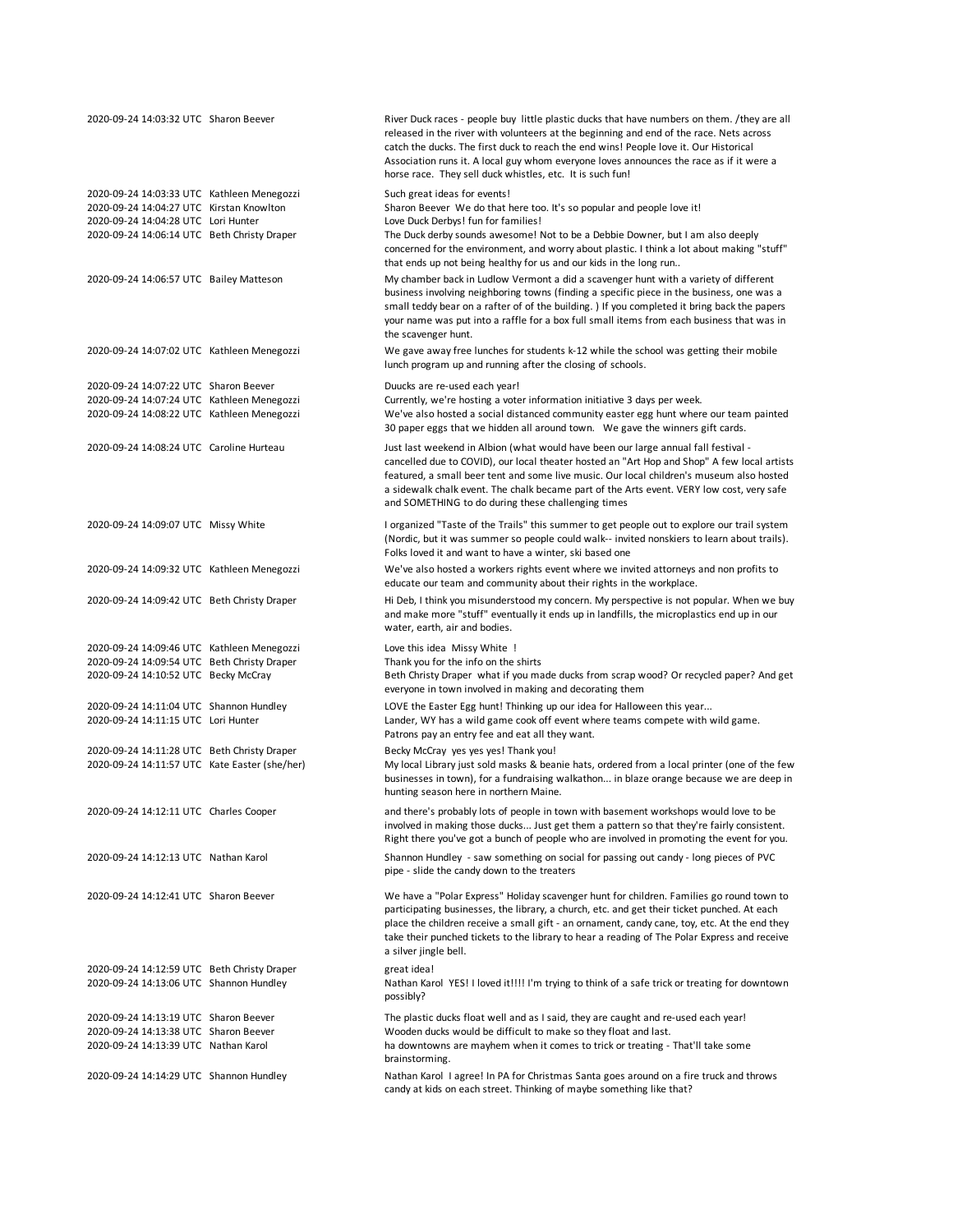| 2020-09-24 14:15:38 UTC Charles Cooper                                                                                                                                              | regarding the ducks, you're not looking for artwork. The ducks don't have to look like<br>decoys. you just want them to float (mostly right ways up) and that's not hard to design.<br>In terms of longevity they're probably only going to spend a few minutes or 1/2 hour in the<br>water. You pull them out to dry them off and store them for next year. Should last for<br>decades                                                                                                                                                                                               |
|-------------------------------------------------------------------------------------------------------------------------------------------------------------------------------------|---------------------------------------------------------------------------------------------------------------------------------------------------------------------------------------------------------------------------------------------------------------------------------------------------------------------------------------------------------------------------------------------------------------------------------------------------------------------------------------------------------------------------------------------------------------------------------------|
| 2020-09-24 14:15:42 UTC Nathan Karol                                                                                                                                                | Shannon Hundley - good idea for this year! - maybe there's a way to utilize e-commerce -<br>buy handfuls of candy/bags of candy to be delivered to the house-- with a portion of the<br>proceeds going to local nonprofits?                                                                                                                                                                                                                                                                                                                                                           |
| 2020-09-24 14:16:03 UTC Sharon Beever                                                                                                                                               | Let's turn Trick or Treating into helping others. Children who bring non-perishable canned<br>good OR fifty cents to a drop off place, receive a candy treat. All proceeds go to the local<br>food pantry.                                                                                                                                                                                                                                                                                                                                                                            |
| 2020-09-24 14:16:57 UTC Cynthia Cutting                                                                                                                                             | Love that Sharon!                                                                                                                                                                                                                                                                                                                                                                                                                                                                                                                                                                     |
| 2020-09-24 14:16:58 UTC Nathan Karol<br>2020-09-24 14:17:02 UTC Kate Easter (she/her)                                                                                               | Sharon Beever - awesome awesome<br>Missy White - we have Women's Trail Nights at our local Nordic Center with all levels of<br>hiking & trail running groups. There are local (high school, middle school, etc) races.<br>There are big, big events (i.e. world cup level) every couple of years. There's a Fat Tire<br>Festival in conjunction with the local (i.e. statewide) brewers in the summer. They do<br>smaller hiking and trail running "races" for those of us non-bikers. We do winter<br>snowshoeing, skiing, and weekly snow-ga (when it's not freezing cold) as well. |
| 2020-09-24 14:17:34 UTC Missy White                                                                                                                                                 | fun ideas, Kate!                                                                                                                                                                                                                                                                                                                                                                                                                                                                                                                                                                      |
| 2020-09-24 14:18:15 UTC Shannon Hundley<br>2020-09-24 14:21:14 UTC Freddie Mayes                                                                                                    | Sharon Beever awesome idea!!!<br>We added picnic tables to a green space in our downtown area to increase outdoor seating<br>during the pandemic and provided a hand sanitizing station for the area. Positive feedback<br>from both patrons and restaurant owners. Will likely make this an annual summertime<br>activity.                                                                                                                                                                                                                                                           |
| 2020-09-24 14:21:33 UTC Beth Christy Draper<br>2020-09-24 14:21:41 UTC Becky McCray<br>2020-09-24 14:22:08 UTC Emily Lavigne-Bernier<br>2020-09-24 14:22:10 UTC Beth Christy Draper | Kate Easter (she/her) I am so interested in empowering women nature/community/self<br>Freddie Mayes really like this!<br>saveyour.town/gift<br>I'm doing an online Sister Circle (New Moon) and would like to start something locally                                                                                                                                                                                                                                                                                                                                                 |
| 2020-09-24 14:23:15 UTC Becky McCray                                                                                                                                                | Deb, didn't you also find a way to extend the chamber's insurance for activities at events?                                                                                                                                                                                                                                                                                                                                                                                                                                                                                           |
| 2020-09-24 14:23:50 UTC Nathan Karol                                                                                                                                                | Becky McCray - I was able to do that often - add as additional insured.                                                                                                                                                                                                                                                                                                                                                                                                                                                                                                               |
| 2020-09-24 14:24:11 UTC Becky McCray<br>2020-09-24 14:24:25 UTC Beth Christy Draper                                                                                                 | Nathan Karol great!<br>https://www.globalsisterhood.org/                                                                                                                                                                                                                                                                                                                                                                                                                                                                                                                              |
| 2020-09-24 14:24:37 UTC Becky McCray                                                                                                                                                | I know Deb also took the cost of added insurance, then split it up and found some local<br>businesses to cover that cost as sponsors.                                                                                                                                                                                                                                                                                                                                                                                                                                                 |
| 2020-09-24 14:24:42 UTC Kate Easter (she/her)                                                                                                                                       | Beth Christy Draper - just sent you a private message.                                                                                                                                                                                                                                                                                                                                                                                                                                                                                                                                |
| 2020-09-24 14:25:19 UTC Kirstan Knowlton<br>2020-09-24 14:25:48 UTC Kate Easter (she/her)                                                                                           | Beth Christy Draper I know many people who might be interested in this.<br>snowga = $yoga$ in the snow :)                                                                                                                                                                                                                                                                                                                                                                                                                                                                             |
| 2020-09-24 14:26:12 UTC Kirstan Knowlton                                                                                                                                            | snowga = brrrrrrrrrrrr lol                                                                                                                                                                                                                                                                                                                                                                                                                                                                                                                                                            |
| 2020-09-24 14:27:38 UTC Emily Lavigne-Bernier                                                                                                                                       | The Virtual 5K was a huge success in Keene! They raised over \$20,000 with all proceeds<br>going to local businesses. The coffee shop that I manage received enough money from the<br>event to buy ourselves an E-Bike to make local coffee bean deliveries to folks homes and<br>businesses!                                                                                                                                                                                                                                                                                         |
| 2020-09-24 14:28:26 UTC Nathan Karol                                                                                                                                                | Emily Lavigne-Bernier You all are killin' it in Keene! Love Prime Roast!!!                                                                                                                                                                                                                                                                                                                                                                                                                                                                                                            |
| 2020-09-24 14:28:27 UTC Emily Lavigne-Bernier                                                                                                                                       | A happy and safe way to stay connected with our local community and wonderful customers.                                                                                                                                                                                                                                                                                                                                                                                                                                                                                              |
| 2020-09-24 14:28:36 UTC Emily Lavigne-Bernier<br>2020-09-24 14:29:07 UTC Kate Easter (she/her)                                                                                      | Thanks, @Nathan Karol!<br>Emily Lavigne-Bernier -- \$20K! That's amazing. We are doing a Virtual 5K in Caribou, ME<br>now and it will be interesting to know how much is raised. Not likely that much.                                                                                                                                                                                                                                                                                                                                                                                |
| 2020-09-24 14:29:21 UTC Missy White                                                                                                                                                 | our local bike club did an AMAZING virtual event for a month-- collected info via Strava,<br>etc. Awards for miles ridden, raffle tickets based on how many miles, elevation gain comp<br>as well as longest single ride                                                                                                                                                                                                                                                                                                                                                              |
| 2020-09-24 14:29:42 UTC Emily Lavigne-Bernier                                                                                                                                       | Good luck, Kate! What's the link? Maybe I want to run another virtual 5k.                                                                                                                                                                                                                                                                                                                                                                                                                                                                                                             |
| 2020-09-24 14:29:56 UTC Beth Christy Draper<br>2020-09-24 14:29:59 UTC Missy White                                                                                                  | Awesome Emily Lavigne-Bernier !!<br>look for Fremont Area Road Tour for details                                                                                                                                                                                                                                                                                                                                                                                                                                                                                                       |
| 2020-09-24 14:30:06 UTC Elizabeth Wood                                                                                                                                              | Kate Easter (she/her) if you send me your email I will send you info on the Keene 5K, I<br>helped organize it!                                                                                                                                                                                                                                                                                                                                                                                                                                                                        |
| 2020-09-24 14:30:10 UTC Sharon Beever                                                                                                                                               | Deb, this session has been so helpful! Thank you very much.                                                                                                                                                                                                                                                                                                                                                                                                                                                                                                                           |
| 2020-09-24 14:30:34 UTC Kathleen Menegozzi                                                                                                                                          | Thank you so much Deb!<br>This was GREAT!                                                                                                                                                                                                                                                                                                                                                                                                                                                                                                                                             |
| 2020-09-24 14:30:44 UTC Kathleen Menegozzi<br>2020-09-24 14:30:45 UTC Beth Christy Draper                                                                                           | Amazing presentation, Deb! Thank you SO much!!                                                                                                                                                                                                                                                                                                                                                                                                                                                                                                                                        |
| 2020-09-24 14:30:46 UTC Becky McCray                                                                                                                                                | Thank you so much, Deb!                                                                                                                                                                                                                                                                                                                                                                                                                                                                                                                                                               |
| 2020-09-24 14:30:58 UTC Julia Stuble                                                                                                                                                | Thank you Deb and all! Very helpful                                                                                                                                                                                                                                                                                                                                                                                                                                                                                                                                                   |
| 2020-09-24 14:30:58 UTC Michelle Escudero                                                                                                                                           | Deb you are amazing!                                                                                                                                                                                                                                                                                                                                                                                                                                                                                                                                                                  |
| 2020-09-24 14:31:01 UTC Kate Easter (she/her)                                                                                                                                       | Elizabeth Wood -- I don't know how you'd do it remotely, but I'm sure that they'd figure it<br>out. https://swcollins.com/resources/news/5krace                                                                                                                                                                                                                                                                                                                                                                                                                                       |
| 2020-09-24 14:31:07 UTC Tammy Piper<br>2020-09-24 14:31:08 UTC Caroline Reece                                                                                                       | Thank you! Great session!<br>Thanks so much for the info!                                                                                                                                                                                                                                                                                                                                                                                                                                                                                                                             |
| 2020-09-24 14:31:16 UTC Fran Huot                                                                                                                                                   | This was amazing!                                                                                                                                                                                                                                                                                                                                                                                                                                                                                                                                                                     |
| 2020-09-24 14:31:17 UTC Tara Sad                                                                                                                                                    | Great job!!                                                                                                                                                                                                                                                                                                                                                                                                                                                                                                                                                                           |
|                                                                                                                                                                                     |                                                                                                                                                                                                                                                                                                                                                                                                                                                                                                                                                                                       |